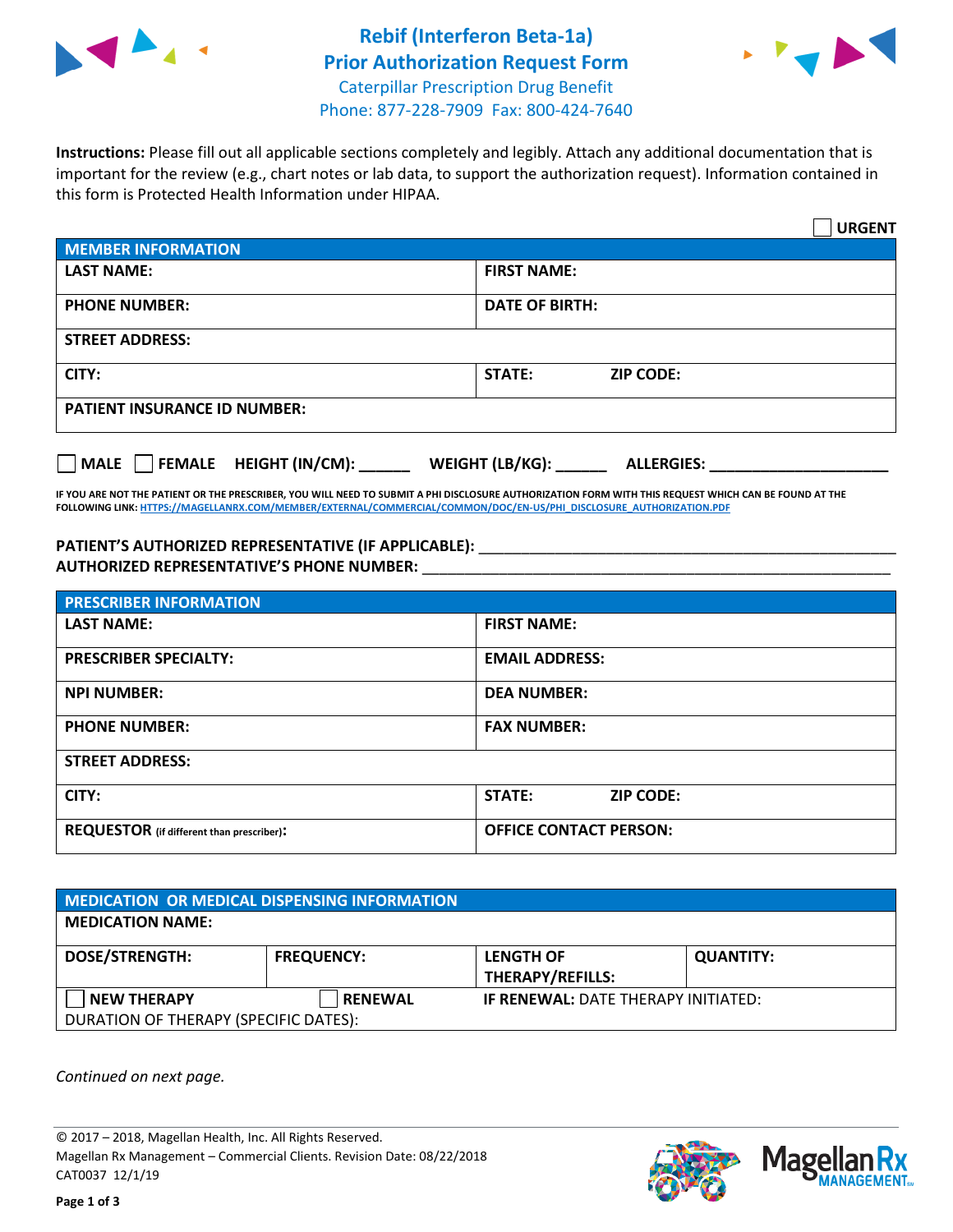



| <b>MEMBER'S LAST NAME:</b> NAME:                                                                                                                                                     | <b>MEMBER'S FIRST NAME:</b>                                                                                                                                                                                                                                                                                                  |                                                       |
|--------------------------------------------------------------------------------------------------------------------------------------------------------------------------------------|------------------------------------------------------------------------------------------------------------------------------------------------------------------------------------------------------------------------------------------------------------------------------------------------------------------------------|-------------------------------------------------------|
|                                                                                                                                                                                      | 1. HAS THE PATIENT TRIED ANY OTHER MEDICATIONS FOR THIS CONDITION?                                                                                                                                                                                                                                                           | YES (if yes, complete below)<br><b>NO</b>             |
| <b>MEDICATION/THERAPY (SPECIFY</b><br>DRUG NAME AND DOSAGE):                                                                                                                         | <b>DURATION OF THERAPY (SPECIFY</b><br>DATES):                                                                                                                                                                                                                                                                               | <b>RESPONSE/REASON FOR</b><br><b>FAILURE/ALLERGY:</b> |
| <b>2. LIST DIAGNOSES:</b>                                                                                                                                                            |                                                                                                                                                                                                                                                                                                                              | <b>ICD-10:</b>                                        |
| □ Clinically Isolated Syndrome(CIS)<br>□ Relapsing remitting multiple sclerosis<br>□ Secondary Progressive multiple sclerosis<br>□ Other Diagnosis __________________ICD-10 Code(s): | 3. REQUIRED CLINICAL INFORMATION: PLEASE PROVIDE ALL RELEVANT CLINICAL INFORMATION TO SUPPORT A                                                                                                                                                                                                                              |                                                       |
| PRIOR AUTHORIZATION.<br><b>Prescriber's Specialty:</b>                                                                                                                               |                                                                                                                                                                                                                                                                                                                              |                                                       |
| Is the prescribing physician a neurologist? $\Box$ Yes $\Box$ No                                                                                                                     |                                                                                                                                                                                                                                                                                                                              |                                                       |
| for at least 3 months? $\Box$ Yes $\Box$ No                                                                                                                                          | Has the patient had an inadequate response, intolerance, or contraindication to the preferred prerequisite Avonex                                                                                                                                                                                                            |                                                       |
| $\Box$ Yes $\Box$ No                                                                                                                                                                 | Has the patient had an inadequate response, intolerance, or contraindication to Copaxone for at least 3 months?                                                                                                                                                                                                              |                                                       |
| <b>Reauthorization:</b><br>If this is a reauthorization request, answer the following question:<br>use of Rebif?* $\Box$ Yes $\Box$ No                                               | Is the patient continuing to have a positive clinical response and is remission of disease maintained with continued                                                                                                                                                                                                         |                                                       |
| *Please provide supporting chart notes.                                                                                                                                              |                                                                                                                                                                                                                                                                                                                              |                                                       |
| physician feels is important to this review?                                                                                                                                         | Are there any other comments, diagnoses, symptoms, medications tried or failed, and/or any other information the                                                                                                                                                                                                             |                                                       |
|                                                                                                                                                                                      |                                                                                                                                                                                                                                                                                                                              |                                                       |
| information is received.                                                                                                                                                             | Please note: Not all drugs/diagnosis are covered on all plans. This request may be denied unless all required                                                                                                                                                                                                                |                                                       |
|                                                                                                                                                                                      | ATTESTATION: I attest the information provided is true and accurate to the best of my knowledge. I understand that<br>the Health Plan, insurer, Medical Group or its designees may perform a routine audit and request the medical<br>information necessary to verify the accuracy of the information reported on this form. |                                                       |
| Prescriber Signature or Electronic I.D. Verification:                                                                                                                                |                                                                                                                                                                                                                                                                                                                              | Date:                                                 |
| © 2017 - 2018, Magellan Health, Inc. All Rights Reserved.<br>Magellan Rx Management - Commercial Clients. Revision Date: 08/22/2018<br>CAT0037 12/1/19                               |                                                                                                                                                                                                                                                                                                                              | <b>Magellar</b>                                       |